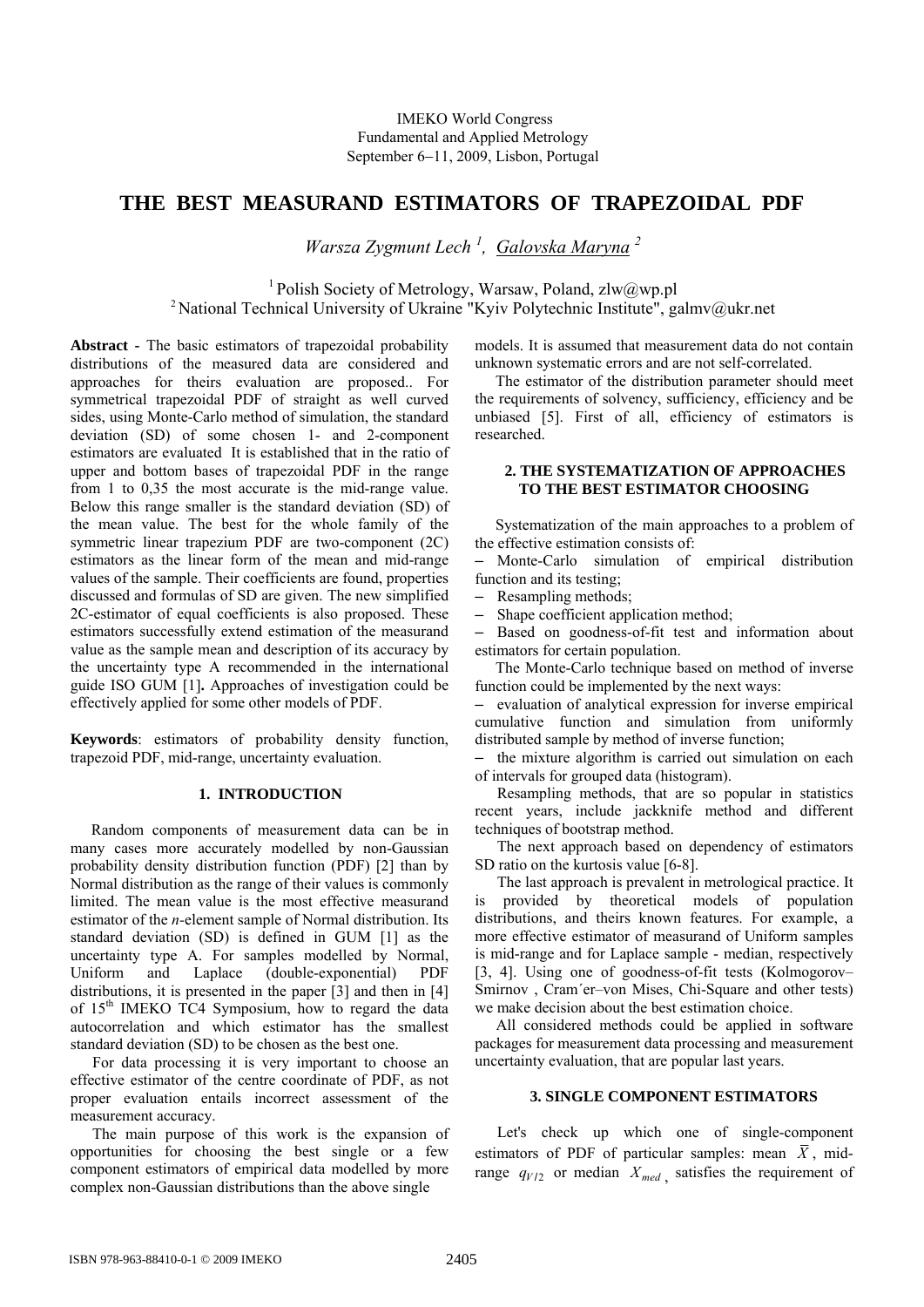efficiency, i.e. has the least-possible sum of the square dispersion, denotes a minimum standard deviation in comparison with other estimators. Similarly, it is possible to receive results for other basic non-Gaussian distributions. In columns  $3 - 5$  of tab. 1 values of standard deviations of three estimators of a few basic distribution models of empirical data (for demonstration of difference order only) are presented.

Standard deviation of the best single component estimator of the particular non-Gaussian distribution is significantly less then of other estimators even if difference between their values, e.g. between midrange and mean, is small. This is the cause to search for estimators better then sample mean.

# **4. THE BEST SINGLE COMPONENT ESTIMATORS of TRAPEZE DISTRIBUTIONS**

#### *4.1. Case of linear trapeze*

It is important to consider the problem of choice of an effective estimator for composition of simple distributions. In the measurement systems practically all analogue signals now are digitalised, and then uniform distributions are very common in these systems. So, with convolution of two different uniform distributions we get PDF as a symmetrical trapezoid of linear sides, from triangular to the uniform distribution as its boundary cases. The effective estimators of the distribution centre of the triangular and uniform distributions are the sample mean and the mid-range respectively – see again Table 1.

The aim of the following research is to find a position of border separating trapezoids of better mid-range or mean values. There are two ways to obtain the trapezoid in MC simulations :

- to generate two uniform distributions and theirs sum [2];
- to use the inverse function method (derived in [10]).

Both techniques were tested. Samples from population with trapezoidal distribution with *β=a/b* ratio of their shorter upper *a* and longer bottom *b* basis are simulated and stable results are obtained. Obviously  $\beta \in (0,1)$  was taken. Fig. 1 shows how standard deviations of mean and mid-range are changed with a ratio *β* and number of observations *n*. Median SD is significantly larger and is not shown on fig. 1.

The crossing of surfaces on  $\beta=0.35$  is observed. It is independent from *n*. The same result is obtained by convolution of two rectangular distributions with the ratio of

It is possible to make a conclusion, that at a ratio  $\beta$  > 0,35 an effective estimator is the sample mid-range; for  $\beta$  < 0,35 – the sample mean. The result remained stable for various sample volumes from 20 to 10 000. Novitzky and Zograph in their original book [6] show dependence of estimator (mid-range) efficiency on a type of distribution. Variances of estimators are equal when counter-kurtosis æ  $=0.675$ .



Fig. 1. Dependences of sample mean and midrange standard deviations *S* on ratio *β* of linear trapeze bases and of sample size *n*

ranges about 2,05 (it corresponds to the above *β* value). This value of  $\infty$  corresponds to kurtosis  $E=1/\mathcal{E}^2=0,805$ . Dependence of *E* on ratio  $\beta$  of trapezium bases  $\beta$  is given on Fig. 2. Then we can find that *E*=-0805 corresponds to *β*=0,35.

|                    | Standard deviations of sample estimators |                |             | The most effective | Standard uncertainty                        |
|--------------------|------------------------------------------|----------------|-------------|--------------------|---------------------------------------------|
| Distribution       | S<br>mean                                | $S_{midrange}$ | $S_{med}$   | estimator          | of the best estimator                       |
| Normal             | 0,010                                    | 0,220          | 0,013       | sample mean        | $u_{A} = S_{r} / \sqrt{n}$ [1]              |
| Uniform            | 0.006                                    | $1,4.10^{-4}$  | 0,010       | mid-range          | $n+1$ [3], [4]<br>$\sqrt{2(n-1)}\sqrt{n+2}$ |
| Double-exponential | 0.007                                    | 0.870          | $7.10^{-5}$ | median             | $S_r / \sqrt{2n}$<br>[3],[4]                |
| Triangular         | 0,0040                                   | 0,0045         | 0,0049      | sample mean        | $S_r / \sqrt{n}$<br>$[3]$ , $[6]$           |
| Arcsine            | 0,067                                    | $5.10^{-5}$    | 0,146       | mid-range          | $S_x \cdot \sqrt{5\pi^4}/n^2$ [6]           |

Тable 1. Comparison of sufficiency of different estimators and expression of the standard uncertainty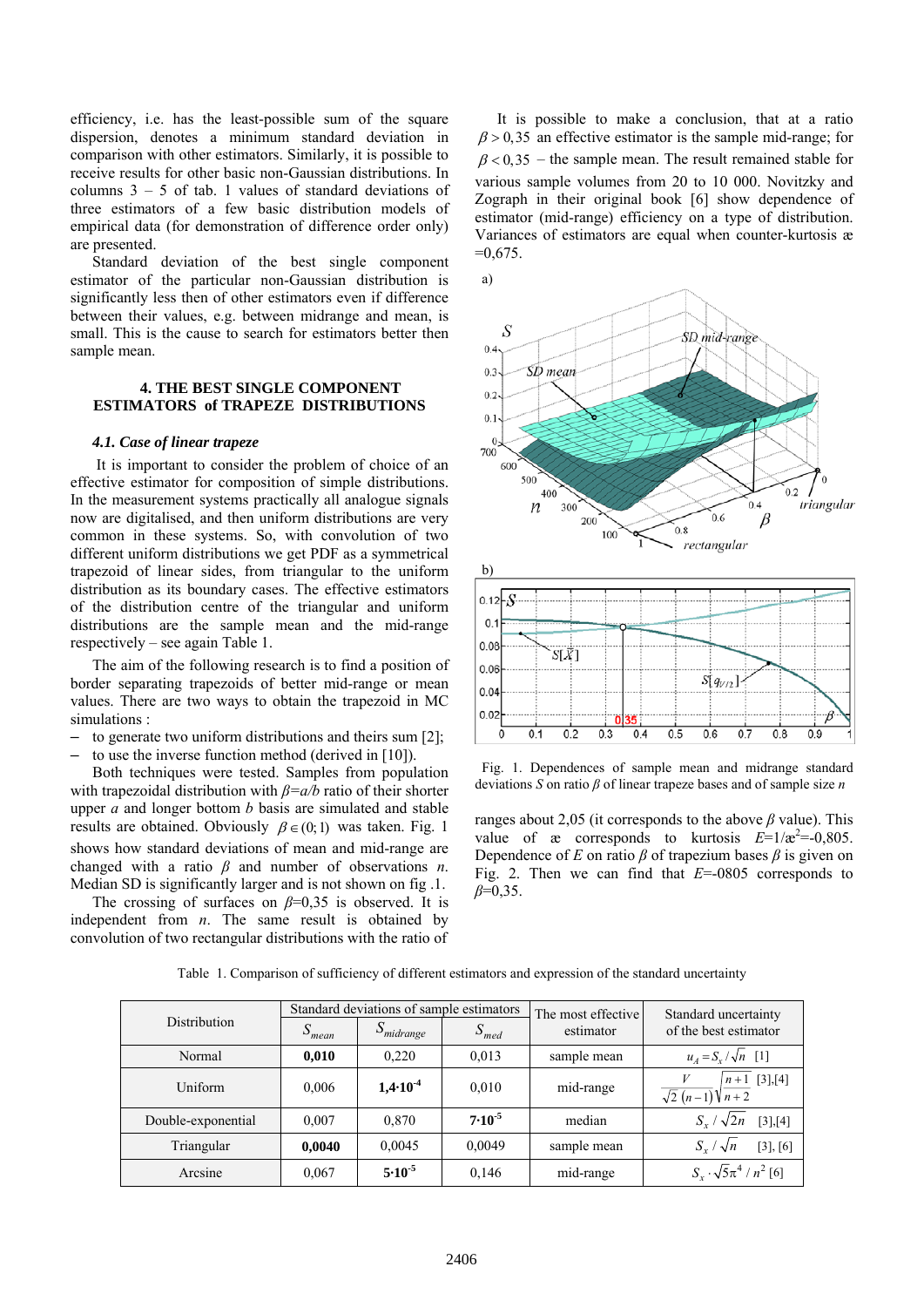

Fig. 2. Coefficient of kurtosis *E* as function of ratio of bases *β*

#### *4.2. Case of curvilinear trapeze*

In Table 1 of GUM Supplement 1 [2] the curvilinear trapezoidal of concave sides is given. This PDF model has the symbol CTrap(a,b,d). It is proposed to be used when limits of upper *a* and lower *b* sides are inexactly given, i.e. *a ± d* and *b ± d*, where *a, b* and *d*, with *d*>0 and *a + d* < *b − d*, are specified. Histogram of these type simulated data is given on Fig. 3.



Fig. 3. Example of curvilinear trapezoid PDF

Fig. 4a,b shows how standard deviations of main estimators depend on the number *n* of observations in the sample and a ratio  $\beta_c = (a_2-a_1-2d)/(b_2-b_1+2d)$  of curvilinear trapezoid basis*.* It is shown that median here is the best single component estimator if  $0 < \beta_c < 0.08$ ; mean - if  $0.08 \leq \beta_c \leq 0.5$  and mid-range if  $0.5 \leq \beta_c \leq 1$ . But, it should be taken into account, that in practice, uncertainty of uncertainty may be limited up to even 20 -30%, then:

$$
d = \frac{(b-a)}{2} \cdot \frac{(1-\beta_c)}{(1+\beta_c)} = 0, 3\frac{(b-a)}{2} \Rightarrow \beta = 0, 54
$$

and could be decided that the mid-range may be applied as the most effective estimator to the border drawn in Fig. 4.

To increase accuracy of the measurement result other types of estimators, which contain a few components, may be also considered.

According to considered approaches, ratio of these components could be found by modelling and selection of the best values, or by known analytical equations. These equations are derived by numeric methods too and they based on shape coefficients or parameters of certain model of distribution.





Fig. 4. a) Dependences of single component estimators on a ratio of bases  $\beta$  and on sample size *n* of the curvilinear trapezoidal PDF, b) visualization of crossing points

### **5. MULTI-COMPONENT ESTIMATORS OF TRAPEZE DISTRIBUTION**

## *5.1. Two- and three-component estimators based on kurtosis value*

Zakharov and Stephen in [7, 8] offer the 3-component estimator of measurand value for non-Gaussian PDFs

$$
\hat{X} = k_1 \overline{X} + k_2 q_{V/2} + k_3 X_{med}
$$
 (1)

as the efficient estimate of the expectation. Coefficients  $k_1$ ,  $k_2$  and  $k_3$  depend on the kurtosis *E* of the distribution of observation results, when

For linear trapezoid  $E \in (-1, 15; -0, 2)$  and two such coefficients are enough only [7]:

$$
k_1 = -1,05E + 1,22, k_2 = -0,05E - 0,22, k_3 = 0.
$$

Our modelling shows that proposed estimator is biased. So, it is not consistent with the requirements of the best estimator. For unbiased estimator the sum of all three coefficients must be equal to 1. From MC investigation:

$$
k_1 = -1,05E + 1,22, k_2 = 1,05E - 0,22, k_3 = 0.
$$
 (2)

Standard deviations SD of estimators for linear trapezes of different *β* are presented on Fig.5.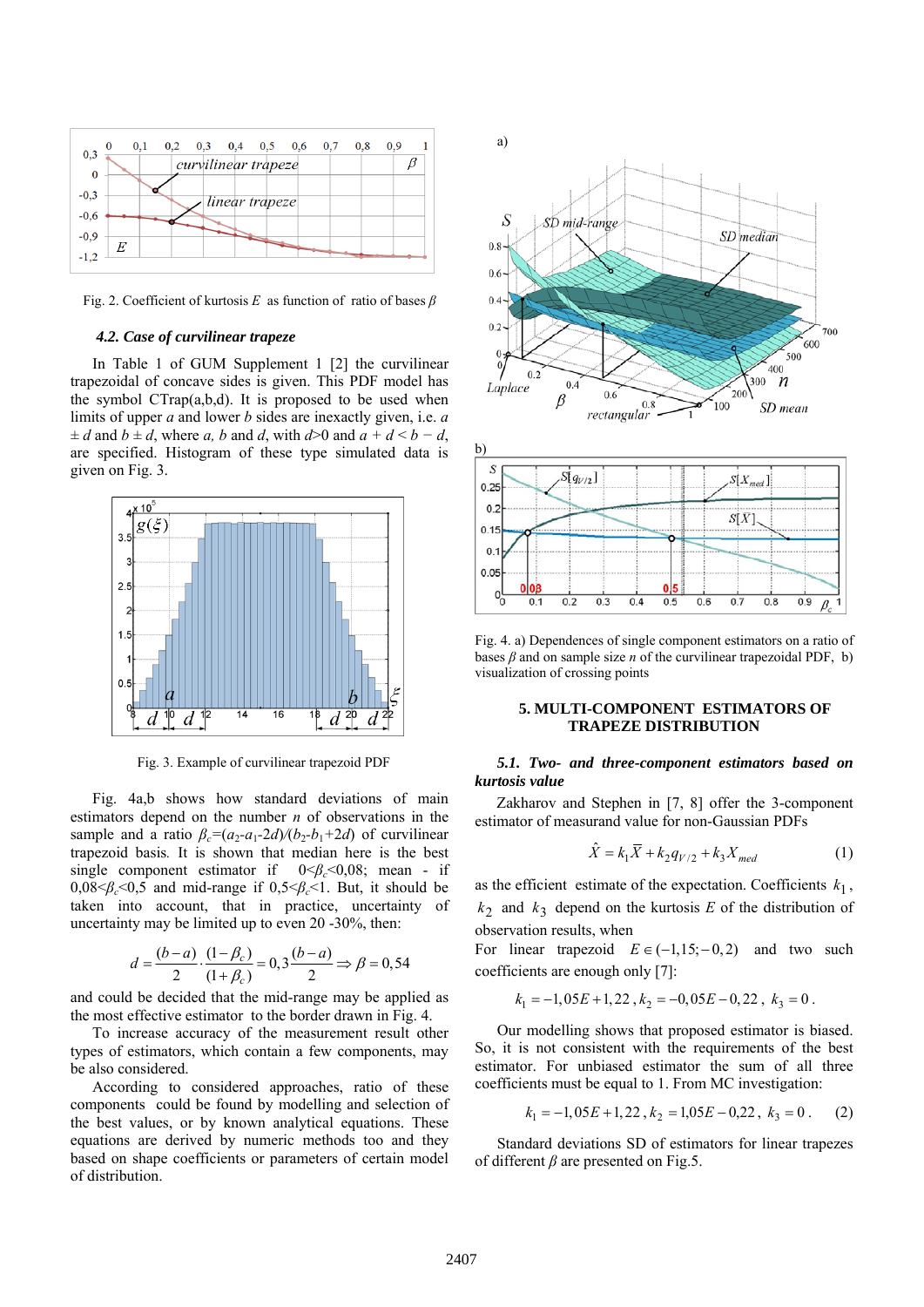

Fig. 5. Dependences of standard deviations for different statistics on a ratio of bases (linear trapeze)

In case of the curvilinear trapezium of kurtosis  $E \in (-1, 2, 0, 2)$  following coefficients have been obtained

$$
k_1 = \begin{cases} 0, \text{ if } E \le -1.15; \\ 1, 05 \cdot E + 1, 22, \text{ if } -1, 15 < E \le -0, 2; \\ 1, \text{ if } E \ge -0, 2; \end{cases}
$$
\n
$$
k_2 = 1 - k_1 = \begin{cases} 1, \text{ if } E \le -1.15; \\ -1, 05 \cdot E - 0, 22, \text{ if } -1, 15 < E \le -0, 2. \\ 0, \text{ if } E \ge -0, 2; \end{cases} \tag{3}
$$
\n
$$
k_3 = 0.
$$

The results of application (2) with above coefficients are given in fig. 6. One can see, that in a short interval  $\beta_c \in [0,0,8]$  the best estimator is median, that does not appear in approach proposed in [7] and [8].



Fig. 6. Dependences of standard deviations for different statistics on a ratio of bases (curvilinear trapeze)

#### *5.2.Two-component estimators for trapeze distributions*

Let's broadly investigate problems for a whole family of linear trapezoids and find more effective unbiased twocomponent estimator. It could be expressed by

$$
X_{\text{eff}} = k_1 \overline{X} + (1 - k_1) q_{V/2} , \qquad (4)
$$

This estimator was analyzed by changing  $k_1$  in (4) for different trapeziums from rectangular to triangular shapes and values of  $k_1$  corresponding to minimum SD were obtained. Results with the uncertainty under 10% are as follows:

$$
k_1 = \begin{cases} -0, 12\beta + 0, 56, if \ 0 < \beta < 0.5 \\ 1 - \beta, if \ 0.5 < \beta < 1 \end{cases},
$$
\n
$$
k_2 = 1 - k_1 = \begin{cases} 0, 12\beta + 0, 44, if \ 0 < \beta < 0.5 \\ \beta, if \ 0.5 < \beta < 1 \end{cases} \tag{4a}
$$

The results are stable even when *n* is changed from 10 up to 10000 for trapeziums with different ratio of their bases. Dependences of SD on  $k_1$  for boundary cases of trapezium (triangular and rectangular PDF) are shown in Fig 7. Application of (4) gives the dependence on *β* as on Fig. 8.

Let us analyze simplified 2C-estimator based on two equal components

$$
\widetilde{X} = \frac{1}{2} \cdot \overline{X} + \frac{1}{2} \cdot q_{V/2},
$$
\n(5)

The results of its MC modelling for linear trapezoid are given also on Fig. 8. From these results one can see that simple 2C-estimator (3) is the best for a wide range of trapeziums ( $0 < \beta < 0.75$ ). Values  $\beta > 0.75$  correspond to the ratio of ranges over 8. It means that one of uniform distributions is dominant. For this case mid-range is the best estimator (see Fig. 6).

The results of investigations, if formula (5) is applicable also for curvilinear trapezoid, are given in Fig. 7. One can see that it is not the most effective estimator for a full range. From analyzes of some cases of  $\beta > 0.54$  it is recommend to use in practice two given below formulas of the best estimator:

$$
X_{\text{eff}} = \begin{cases} \frac{1}{2} \cdot q_{V/2} + \frac{1}{2} \overline{X}, & \text{if } 0, 54 < \beta < 0, 8; \\ q_{V/2} & \text{if } \beta > 0, 8. \end{cases}
$$

Additional investigations are needed for the full range of *β.*



Fig. 7. Dependences of standard deviations on  $k_1$ 



Fig. 8. Dependences standard deviations of the different statistics' on a ratio of bases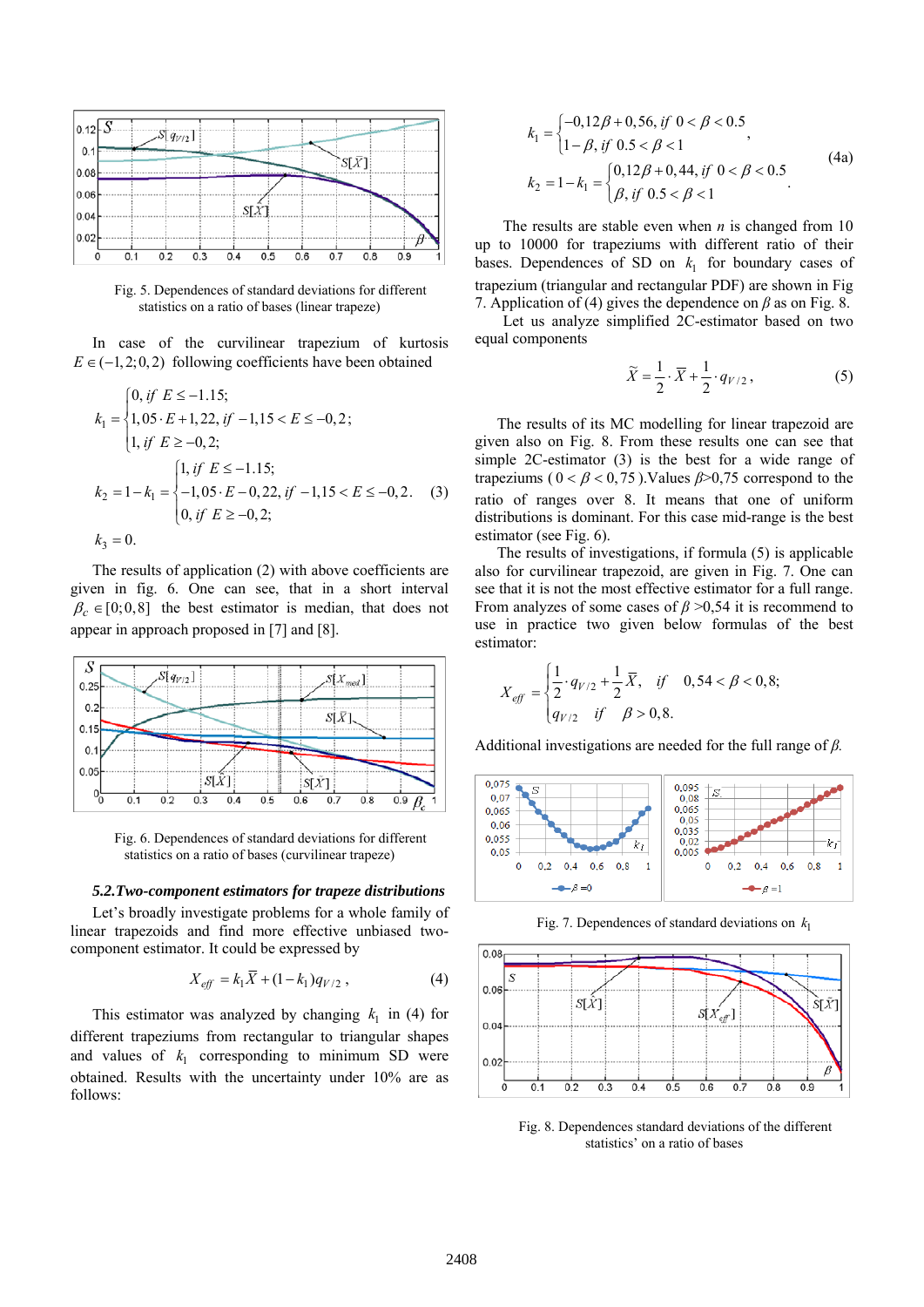Variance of the best estimator should be minimum. Lets try to find analytically its value of  $k_1$ . From (4) it is:

$$
S^{2}[X_{\text{eff}}] = (k_{1} \cdot S[\overline{x}])^{2} + ((1 - k_{1}) \cdot S[q_{V/2}])^{2},
$$

where  $S[\overline{X}] = \sigma_r / \sqrt{n}$ ,  $\sigma_x$  is the SD of whole population.

Coefficient  $k_1$  could be find from 2 1  $\frac{\partial S^2[X_{\text{eff}}]}{\partial k_1} = 0$ 

After calculations:

$$
k_1 = \frac{S^2 [q_{V/2}]}{S^2 [\bar{x}] + S^2 [q_{V/2}]} \,, \tag{6}
$$

*For triangular distribution*  $(\beta = 0)$  [4] and

$$
S^{2}[q_{V/2}] = \frac{3 \cdot (4 - \pi)}{2n} \sigma_{X}^{2}, \qquad k_{1} = \frac{3(4 - \pi)}{2 + 3(4 - \pi)} \approx 0.56.
$$

It coincides with results of the earlier MC simulation.

*For trapezoid with*  $\beta = 0.35$  we find that  $S[\bar{X}] = S[q_{V/2}]$ ,

and from (6): 2  $\sqrt{2}$  $k_1 = \frac{\sigma_X^2}{n} / \frac{2\sigma_X^2}{n} = 0, 5$ .

It coincides with  $(4a)$ .

*For rectangular distribution*  $(\beta = 1)$ :

$$
k_1 = \frac{\frac{3\sigma_X^2}{2(n+1)(n+2)}}{\frac{\sigma_X^2}{n} + \frac{3\sigma_X^2}{2(n+1)(n+2)}} = \frac{3n}{2n^2 + 9n + 2}
$$

If *n*→∞,  $k_1$ →0. For *n* = 30,  $k_1$  = 0,04 and *n*=10:  $k_1$  = 0,1, so these results are not very far from the above  $k_1=0$  for  $n \rightarrow \infty$ .

# **6. UNCERTAINTY EVALUATION**

# *6.1. Theoretical background*

Because of correlation between  $X_{\text{min}}$  and  $X_{\text{max}}$ conjoint density function has to be found here. Standard deviation SD of two-component estimator (4) is

$$
S[X_{\text{eff}}] = \sqrt{k_1^2 S^2 [\bar{X}] + (1 - k_1)^2 S^2 [q_{V/2}] + 2\rho k_1 (1 - k_1) S [\bar{X}] S [q_{V/2}]}
$$
  
where: 
$$
S[\bar{X}] = \frac{S_x}{\sqrt{n}}; \quad S^2 [q_{V/2}] = \frac{V^2 (1 - \beta^2)}{16} \cdot \frac{n}{(n+1)(n+2)}.
$$

In  $S[q_{V/2}]$  it was taken to account that  $S[X_{\min}] \approx S[X_{\max}]$ . The recommendations on correlation coefficient values are in Table 2.

 For simplified two-component estimator (5) of  $k_1=k_2=0.5$  proposed in this paper standard uncertainty is:

$$
u_A = S[X_{\text{eff}}] = \frac{1}{2} \sqrt{S^2[\bar{X}] + S^2[q_{V/2}] + 2\rho S[\bar{X}]S[q_{V/2}]} =
$$
  
= 
$$
\frac{1}{2} \sqrt{\frac{S_x^2}{n} + \frac{V^2(1-\beta^2)}{16} \cdot \frac{n}{(n+1)(n+2)}} + 2\rho \frac{S_x V \sqrt{(1-\beta^2)}}{\sqrt{(n+1)(n+2)}}.
$$
  
If  $\rho \to 0$ 

$$
u_A = S[X_{\text{eff}}] = \frac{1}{2} \sqrt{S^2[\bar{X}] + S^2[q_{V/2}]}
$$

| Table 2. The values of correlation coefficients |  |
|-------------------------------------------------|--|

| [100; 200) | [200; 300) | [300; 500) | $\rightarrow \infty$ |
|------------|------------|------------|----------------------|
| 0.25       |            |            |                      |

 The difference between analytical results and modeling is less than 5%.

#### *6.2. Measurand value and uncertainty calculations*

It has to be illustrated below by the numerical example. Data values of the sample size *n*=200 obtained in simulated experiment are shown in Fig. 9. As no other information is available then should be presume that this observations are not autocorrelated and cleaned from systematic errors. Let's find the measurement result as the best estimator of measurand value, its standard and expanded uncertainties.

The proper PDF model of this sample has to be chosen. Sample observations are arranged into 15 groups (Fig. 10).



Fig. 9. Values of sample observations



Fig. 10. Histogram of data relative frequencies

Hypothesis about compliance with three different theoretical distributions are verified by  $\chi^2$  test.

Parameter  $\beta$  of theoretical distribution could be chosen by the minimum value of  $\chi^2$  statistic or by least square method.

Number of freedom is 11. Compliance with Uniform and Normal distributions is not fulfilled, but with linear trapezoidal distribution is accepted at significance level 0,05, because: